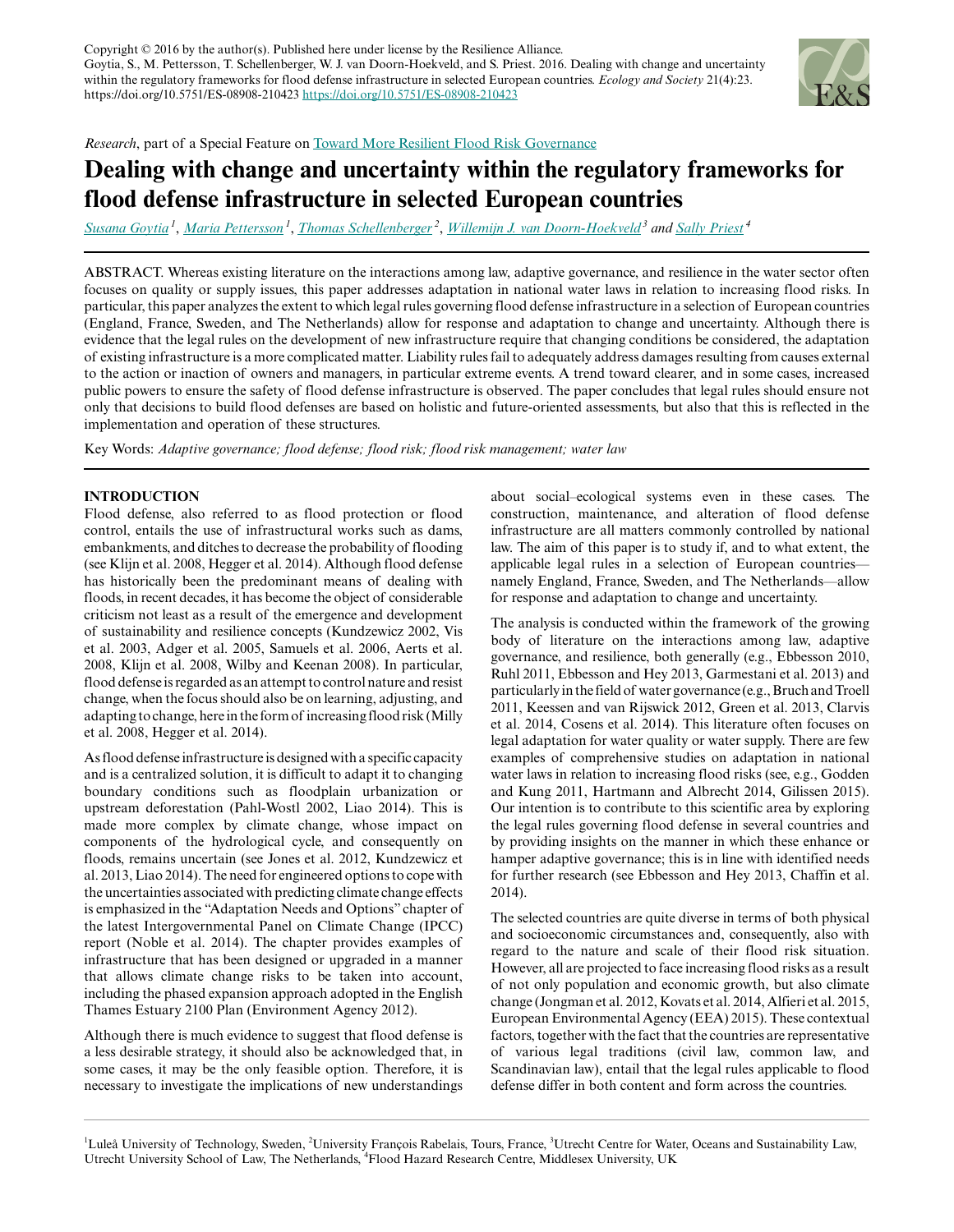It follows also that the adaptation needs of each of the countries are different. This can be understood in two senses. Firstly, each country has its own needs when it comes to building or improving flood defense infrastructure in order to face future flood risk. This can, to some extent,be envisaged in their adaptation plans and programs (see, e.g., Ministry of Ecology, Sustainable Development, Transport and Housing (MEDDE) 2011, Her Majesty's Government 2013, Ministry of Infrastructure and the Environment and Ministry of Economic Affairs (I&M and EA) 2015, Sveriges Hydrologiska och Meterologiska Institutet (SMHI) 2015). Secondly, the extent to which adaptive governance elements can be found in, or incorporated into, the legal rules applicable to flood defense also varies across the countries.

The next section of this paper introduces key concepts related to the interactions between law and adaptive governance. Then, following an account of methods, the legal rules on flood defense in the selected countries are presented and analyzed in light of those concepts. A discussion and conclusion section closes this paper.

## **ADAPTIVE GOVERNANCE AND LAW**

The adaptive governance approach has developed in connection with the understanding that change in a social–ecological system is a complex, surprising, and unpredictable process (see, e.g., Dietz et al. 2003, Folke 2006, Chaffin et al. 2014). Given this, approaches that are focused on single issues, based on steady-state views, or that disregard interactions across scales, are less useful, and there is instead a need for approaches that aim to understand, respond to, and cope with changing conditions and disturbances (Folke et al. 2005). The academic literature emphasizes adaptive management, polycentricity, and scale as key components of adaptive governance (see Chaffin et al. 2014).

Adaptive management refers to a "systematic process for continually improving policies and practices by learning from the outcomes of implemented management strategies" (Pahl-Wostl et al. 2007). It serves to reduce uncertainty, build knowledge, and improve management over time in a structured and goal-oriented manner (Allen et al. 2011). This process does not occur in a vacuum; it is conditioned by social and institutional settings (Gunderson and Light 2006, Pahl-Wostl et al. 2007). Moreover, although management alone may be sufficient where a single entity pursues a singular goal, complex systems such as hydrologic basins involve multiple scales of jurisdiction as well as competing interests and goals, which must be taken into account (Cosens et al. 2014). Polycentric and diverse institutional arrangements may be a significant aspect in adapting responses to change and disturbance at different scales (Folke et al. 2005, Cosens et al. 2014).

Thus, adaptive governance is considered to provide the information, flexibility, coordination, and conflict resolution that is necessary to remain within desired states in the face of change and uncertainty (Dietz et al. 2003, Folke et al. 2005, Allen et al. 2011). The notion of desired states, which refers to the ecological and social outcomes that are mediated by adaptive governance, is explicitly normative (see Chaffin et al. 2014). Keessen et al. (2013) clarify that determining the direction of adaptation entails giving resilience a specific meaning: to resist, to adapt, or to transform. Therefore, adaptive governance must also foster legitimacy and accountability (Cosens 2013, Cosens et al. 2014).

The law is a pivotal factor in adaptive governance, and consequently, in society's capacity to deal with change, disruption, and uncertainty, not least in its function as an instrument to achieve environmental and social goals, including the protection against floods (Ebbesson and Hey 2013). A point of departure on the topic of interactions between law and adaptive governance is that there is no absolute incompatibility between, on the one side, the rule of law and its requirement of legal certainty and, on the other side, adaptive governance elements such as flexibility and adaptability; the challenge lies instead in finding "appropriate relations" between these (Ebbesson 2010:417). Whereas legal certainty provides for "clear, equal and foreseeable" rules (Neuhaus 1963:795), flexibility and adaptability allow rules to cope with changing conditions. Cosens et al. (2014) explain that the quest for this balance begins with a consideration of the structure and adaptive capacity of the current social–ecological system, in order to then provide the necessary legal authority to collaborate and respond adaptively as well as to remove the legal barriers that unnecessarily constrain adaptation.

Clarvis et al. (2014) have reviewed the literature addressing the challenge of applying adaptive governance principles to law as well as evaluating the capacity of different facets of the legal system to support such principles. An example relevant to this paper, as it addresses adaptation in legal rules for flood risk management, is the contribution of Keessen and van Rijswick (2012). Accordingly, promoting resilience through law requires (1) striking the right balance between legal certainty and flexibility in the form of rules that deal with change without becoming arbitrary, (2) improving the adaptability of rules to allow for learning by means of iterative processes of decision making, (3) openness and participation in decision making and access to justice; (4) multilevel governance on a bioregional scale; and (5) effectiveness, in the sense that the legal framework should provide the necessary conditions for its implementation and enforcement (Keessen and van Rijswick 2012:40–41).

On the basis of their literature review, Clarvis et al. (2014) have proceeded toward an identification of "actionable governance mechanisms" for adaptive water law. These authors maintain that: *flexibility* can be promoted through time-limited licensing as well as emergency provisions and powers; *iterativity* can be favored by permit systems, time-bound review periods, and administrative requirements in secondary legislation; *subsidiarity* can be supported through locally appropriate standards and conditions tailored to local circumstances; and finally, *connectivity* can be enhanced by participation processes and monitoring standards in order to make data available.

#### **METHODS**

Previous studies of this kind indicate that both administrative law and substantive law, including property rights, are relevant for adaptive governance (Ebbesson 2010, Barnes 2013, Cosens 2013). Therefore, this study commenced by identifying these three facets in the legal rules governing flood defense infrastructure in England, France, Sweden, and the Netherlands, namely: (a) administrative rules, in terms of licensing processes and supervisory responsibilities, including participatory requirements in connection thereto, (b) substantive rules, including environmental considerations, safety standards, and liability, and (c) property rights connected to water and flood defense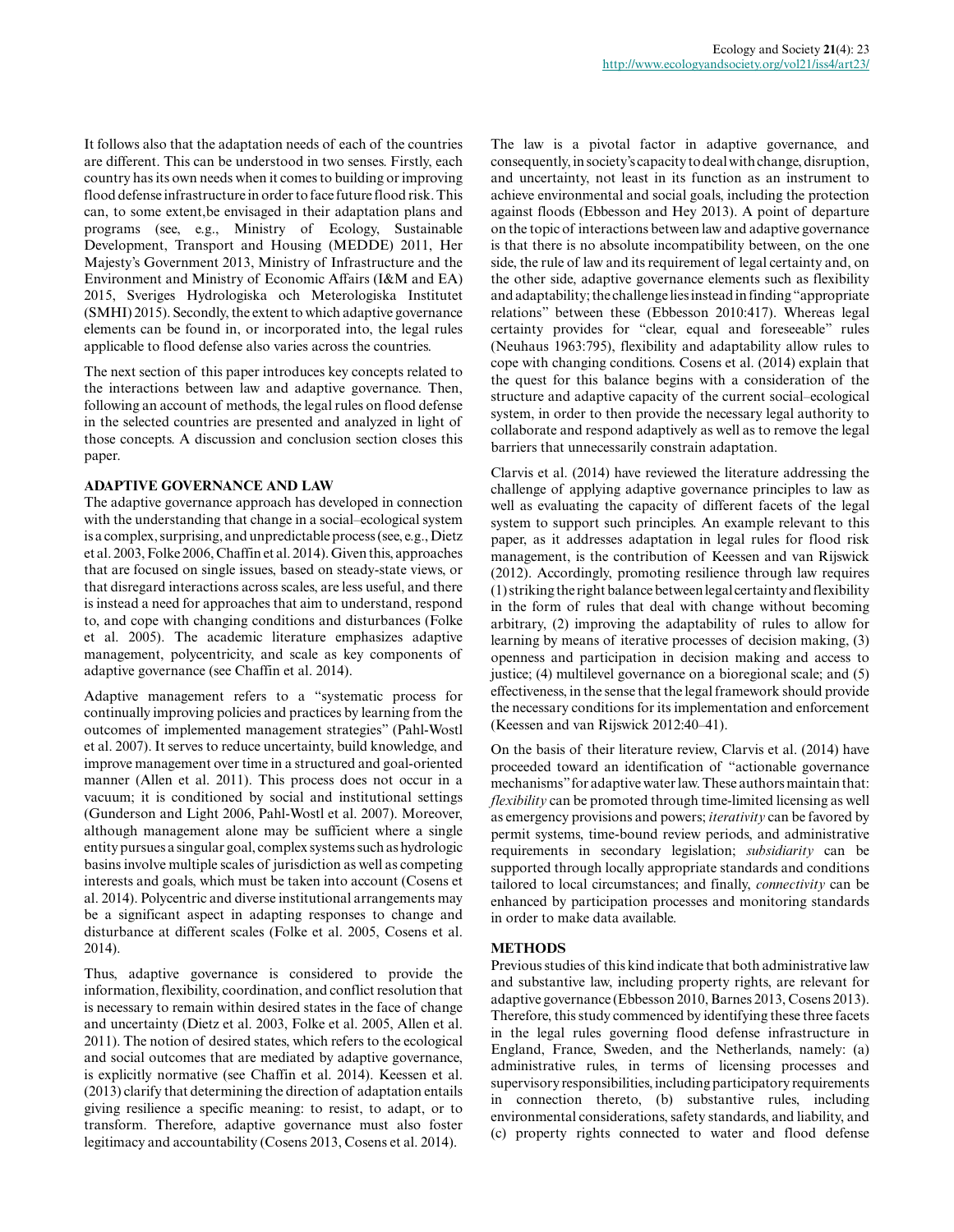infrastructure. The study of the legal material is qualitative and, in principle, limited to national legislation currently in force.

In order to facilitate a clearer presentation of the findings, these have been organized into rules relating to the development of new infrastructure, the maintenance obligations and liabilities connected to existing infrastructure, and the supervision of defense infrastructure. Maintenance and supervision should be understood as separate activities, which moreover often fall to different actors. Within each of the subsections, the relevant administrative rules, substantive rules, and property rights are assessed in relation to the concepts, criteria, and examples proposed in literature and summarized in the previous section.

## **THE REGULATORY FRAMEWORKS FOR FLOOD DEFENSE INFRASTRUCTURE**

#### **The development of new flood defense infrastructure**

Flood defenses constitute physical measures on land and water areas and, as such, directly affect property rights as well as planning and environmental legislation. This section examines the decision-making processes that are necessary for the construction of new flood defense infrastructure, with a focus on how private and public interests are taken into account.

Riparian ownership seems to carry most weight in England and Sweden, where public competences for flood defense are generally permissive. In accordance with the Swedish Environmental Code (SEC; 1998:808), measures such as regulating a watercourse or constructing an embankment are considered "water operations" (ch. 11, ss. 2–3, SEC). In order to undertake a water operation, it is necessary to have disposition over the water resources in the area (*Act on Special Provisions concerning Water Operations* (WOA; 1998: 812 (ch. 2, s. 1)). Having disposition over the water is a procedural prerequisite to apply for a water operations permit (see Strömberg 1984). The disposition follows the ownership of the land. Hence, it is the landowners who, as a rule, have disposition over the water on their land (ch. 2, s. 2, WOA). Nonetheless, for some water operations, the law grants disposition also to persons other than the landowner (ch. 2, ss. 4–5, SEC). For example, the state or a municipality have disposition for operations desirable from a health or environmental perspective. However, neither the Swedish state nor the municipalities have a concrete legal obligation to construct flood defenses (Andersson 2009).

The position in England with regard to defense construction is complex, not least as a result of the transition from a common law approach, which focused on the relationships among individual landowners, to a catchment-based approach, which embodies a systems perspective and thus focuses increasingly on the actions of individual landowners on the performance of the system as a whole. Although riparian rights and responsibilities are principally still governed by common law, they are also affected by modern legislation (e.g., *Water Resources Act 1991*, *Land Drainage Act 1991*, *Natural Environment and Rural Communities Act 2006*; also see Environment Agency 2014). For example, the development of flood defense infrastructure requires an environmental permit (for flood risk activities) to be issued by the flood risk management authority (prior to April 2016 these were known as Flood Defense Consents) (see the *Environmental Permitting Regulations 2016*, SI 2016/475 (Government of

England and Government of Wales 2016)). Moreover, landowners may not alter, remove, or replace any existing natural or artificial feature that has been designated as a flood risk management asset without the permission of such an authority. In England, the shift toward collective action has, however, created permissive powers only; authorities have the possibility, but not the obligation, to provide flood defenses.

In contrast, France has experienced a clearer transition from a system based on ownership to one where flood defense is considered an issue of civil security and, consequently, a governmental task. Landowners have a right (but not an obligation) to protect their land against flooding. The state may construct flood defenses on the beds of main rivers, as these are in the public domain, as well as expropriate private land in order to build such defenses, if this is in the public interest. The construction of flood defenses requires an authorization granted by the state. The Netherlands differs significantly from the other three countries; here, flood protection is a constitutionally ensured responsibility of public authorities (Art. 21 of the Dutch Constitution).

In England, France, and Sweden, the development of flood defenses is subject to decision-making processes based on statutory substantive provisions under environmental and planning legislation. Planning processes are typically separate from those of environmental permitting. For Sweden, the SEC requires permit applications to be evaluated in relation to a number of environmental requirements, such as environmental quality standards, precaution, best available technology, and appropriate localization. Moreover, for a permit to be granted, the benefits of the operation, considering both public and private interests, must be greater than the costs and damages associated with it (ch. 11, s. 6. SEC). A permit may not be granted in conflict with municipal planning instruments (ch. 2, s. 6, SEC). In England, the permit application must include, besides construction plans and a description of the impacts on the environment, a detailed assessment on how the works will affect flood risks. Furthermore, defenses are also required to obtain planning permission by a local planning authority (*Town and Country Planning Act 1990*, *Planning and Compensation Act 1991*). In France, the authorization to build flood defenses is granted on the basis of a risk study that "takes into account the probability of occurrence, the kinetics and severity of potential accidents using a thereby defined methodology [and] defines and justifies appropriate measures to reduce the probability and effects of such accidents" (art. L 211-3 *French Environmental Code*, FEC, authors' translation).

The regulatory design in The Netherlands is radically different as it is based on codified safety standards. For primary flood defenses, i.e., the structures that form part of a dike ring or are situated in front of a dike ring, the safety standards are prescribed by the *Dutch Water Act* (DWA). The standards for nonprimary structures are established in provincial bylaws. Current standards are based on flood hazard calculations: if a flood defense structure has a safety standard of 1:1250, then it should be able to resist a water level that will take place once in 1250 years (van Rijswick and Havekes 2012). A change toward a risk-based approach has recently been proposed; new safety standards for primary structures will henceforth be calculated by multiplying the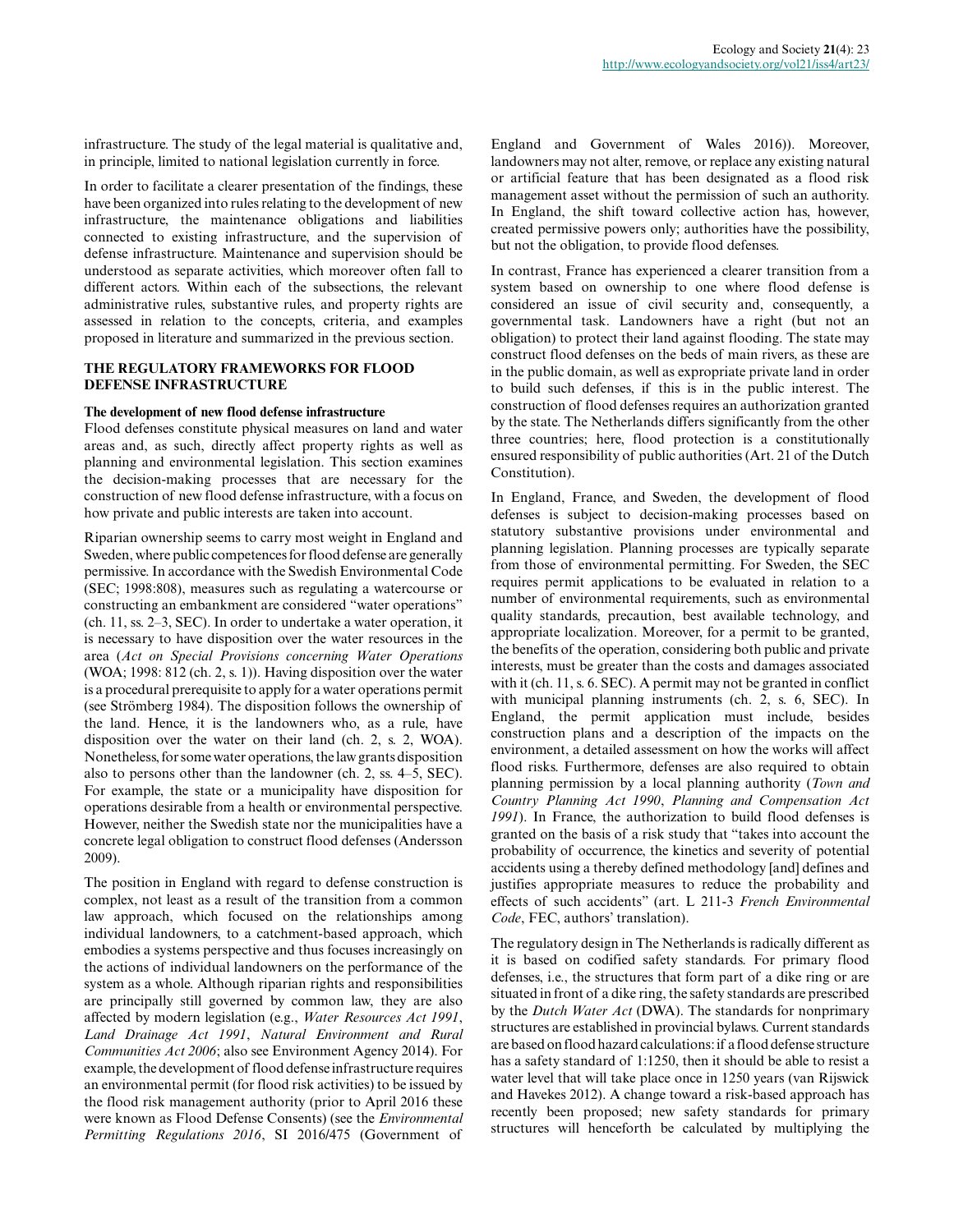probability and the consequences of a flood event. The competent national or regional water authority is responsible for meeting those standards. In order to construct a water structure, the water authority must draw up a project plan describing the structure and how it will be implemented as well as the measures meant to limit or reverse of the adverse effects of such implementation (s. 5.4 DWA).

The legal rules in the examined countries are more or less explicit on the matter of climate change effects. It is outside the scope of this paper to examine whether, for instance, multiple future flood scenarios are considered in individual cases (see Gersonius et al. 2013, Lawrence et al. 2013). In England and Sweden, requirements to consider climate effects are primarily found in planning legislation. The need to account for a changing climate in the design of flood defenses is instead addressed in authoritative technical guidelines (see, e.g., Environment Agency 2009, Svensk Energi et al. 2015). Although Swedish law (quite vaguely) requires that climate aspects be considered in planning (ch. 2, s. 3, *Planning and Building Act* (2010:900)), in England, there is a statutory duty for local planning authorities to include policies designed to tackle the impact of climate change in their plans, for example by adopting "proactive strategies to mitigate and adapt to climate change, taking full account of flood risk" (Department for Communities and Local Government (DCLG) 2012: para. 94). Moreover, the Environment Agency (EA) is required to specify "the current and predicted impact of climate change" in the national flood risk management strategy (s. 7, *Flood and Water Management Act 2010*). In France, although risk studies for flood defenses should assess flood risks as potentially exacerbated by climate change, this is practiced only in relation to coastal defenses (see Circular of 27 July 2011 on marine submersion), as available knowledge on such effects in relation to fluvial floods is considered weak. In relation to river defenses, requirements to monitor the evolution of the hydrological system may instead be applicable (see, e.g., Maurin et al. 2013). In The Netherlands, the calculation of the new safety standards will include, among other things, the future demographic and economic development as well as climate change.

The permitting processes in England, France, and Sweden thus denote flexibility and adaptability elements in the form of integrative assessments and performance-based rules (see Ebbesson 2010, Hartmann and Albrecht 2014). Performancebased rules entail that the actual boundaries for the activity are set by the conditions of the permit, which also favors subsidiarity. The process in France seems, however, to have a more technical character than in the other two countries. A safety standard of 1:2000 will be applicable to structures built after the year 2020 in areas where no such structures yet exist (art. R214-119-3 FEC). New safety standards in The Netherlands account for a wide range of factors and have a long-term perspective. Their codification favors certainty, as authorities have defined obligations toward the people, but also may constrain other alternatives to managing flood risk. For example, the so-called "multilayered safety approach" introduced in the Delta Program (I&E and EA 2015) should make it possible to lower flood defense standards by simultaneously introducing spatial measures or evacuation plans, but there is still uncertainty about how it will be implemented.

In all four countries, requirements for consultation and public participation are applicable to processes leading to the construction of flood defense infrastructure. However, the forms of participation, as well as to what extent input provided by stakeholders and citizens is taken into account, varies among countries (see Ek et al. 2016). In England, stakeholder participation has, for many years, been a standard component in the process of realizing flood defenses, as it has been recognized as a fundamental requirement for public acceptance. However, in France, public inquiry takes places before the final approval by the authority, and therefore, possibly too late to result in substantial changes to the project. In The Netherlands, even the new safety standards were open for public consultation, but as these are part of a change of an *Act*, no judicial review is possible.

### **Maintenance requirements and liabilities associated with flood defense infrastructure**

Maintenance is essential to the effectiveness of flood defense infrastructure. Maintenance activities aim to prevent or correct functional losses caused by the aging of components, external causes (both expected and unexpected), or human errors at any stage in the life of a structure (see van der Toorn 1994). In the case of flood defenses, loss of function can have catastrophic consequences. All the examined countries, therefore, establish obligations to regularly assess and maintain flood defenses as well as liability systems that activate in case of failure. From an adaptive governance perspective, it is interesting to examine, for instance, the extent to which these rules, not only allow for the early discovery of undesirable developments, but also create opportunities to reflect on, and implement, necessary changes (see Pahl-Wostl et al. 2007). As for liability rules, Ebbesson (2010) has already raised the question of how individual responsibility can be established when the risk and the damage are unpredictable.

Maintenance obligations seem to be best defined in The Netherlands, where, moreover, they fall on public powers. The water authorities have a "duty of care to guarantee the legally set level for protection against flooding" (Tennekes et al. 2014) even if the structure is owned by another private person or public body. As the duty of care entails an obligation to avoid acts, or reasonably foreseeable omissions, that may cause damage, it places far-reaching maintenance responsibilities on the authorities. Based on the local (regional) needs and circumstances, the authorities must further interpret and elaborate these duties in their management plans, which must be revised and updated at least once every 6 years (Art. 4.8 DWA, Gilissen 2015). The competent water authority may also issue regulations containing restrictions and instructions on the use of a structure.

In England, France, and Sweden, the responsibility for maintenance principally resides with the owner of the structure. The pertinent rules establish a general responsibility, which may be concretized through conditions in individual permits. Moreover, in the last decade, all three countries have intensified control over dam safety issues, by including classification systems and regular assessment requirements into legislation. It should, however, be pointed out that in Sweden, although the relevant rules are technically applicable to embankments (dams for protection), it is mostly hydropower and tailing dams (dams for storage) that fulfill the applicability criteria, namely that dam failure could have significant consequences at a local, regional, or national scale (see Government of Sweden 2013/2014).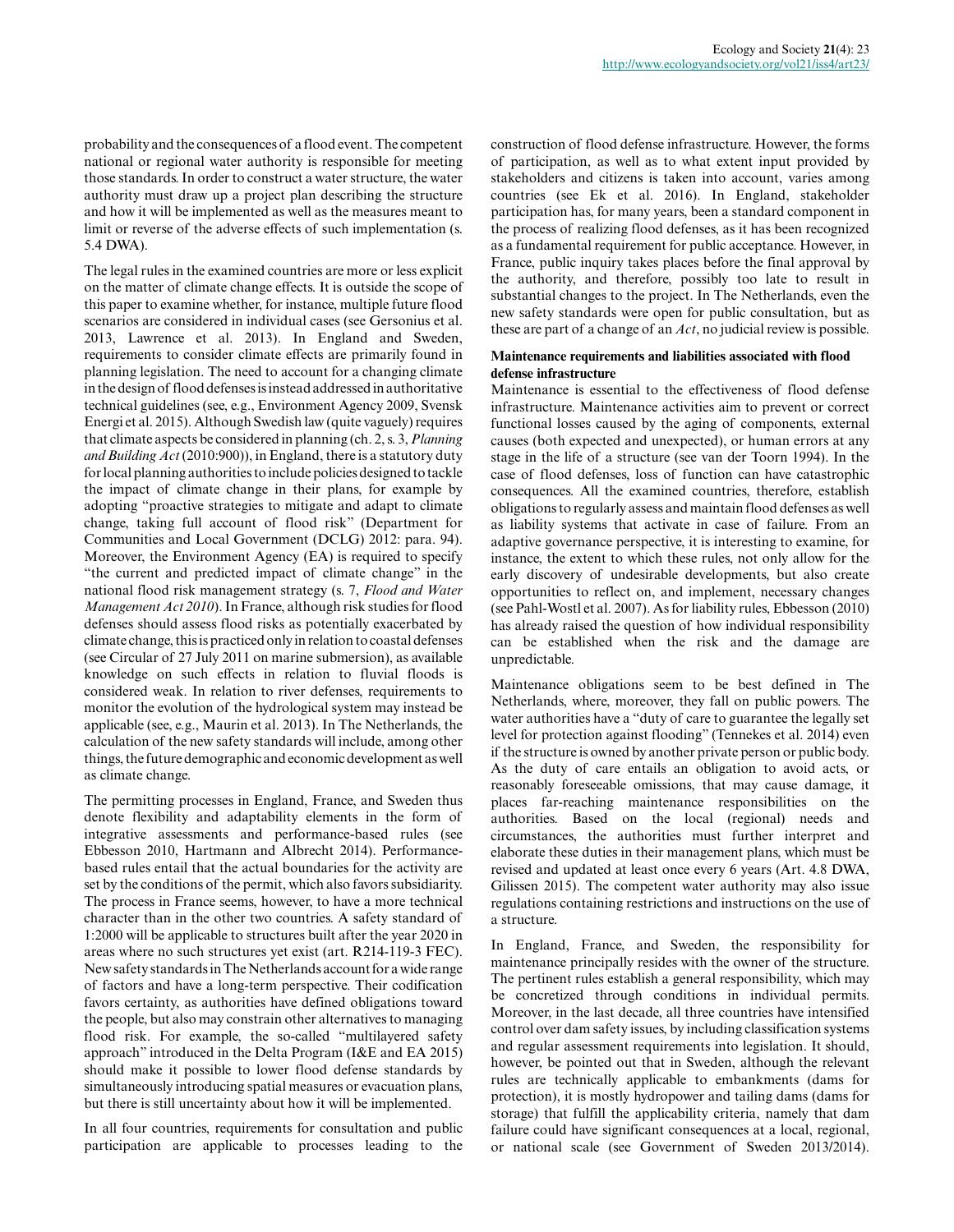However, the SEC contains a general obligation on persons conducting operations that may cause detriment to human health or the environment to keep themselves informed and to continually plan and monitor the operation in order to prevent such effects (see ch. 26, s. 19, SEC and Ordinance (1998:901) on operator's control).

In accordance with French law, the ownership of flood defenses can be shared among several public bodies and/or private persons. Owners may moreover contractually transfer maintenance responsibilities to a manager. As a result, it can be difficult to establish and enforce legal responsibilities in relation to the structures. In fact, one-third of the dikes in France have no identified owner (Deliancourt 2013, Cans et al. 2014). In 2007, legislative reforms were introduced with the intention of setting flood defense infrastructure under a coherent legal framework. Thus, the risk study described in the previous section must be carried out even for existing infrastructure and must be updated every 10 years (art. L214-117 FEC). The state can also impose an update at any time if the assumptions in the risk study become outdated, for example as a result of climate change effects.

Although maintenance responsibilities for flood defenses in England principally lie with their owners, the EA may assume such responsibilities, for instance, where there are defenses with multiple owners, and the standard of protection is reliant on the integrity of all defenses in the system. A defense owner is permitted to increase its standards; however, this is likely to be treated as a modification of the defenses and, as such, could require a new permit and associated participation requirements. For dams in England, monitoring and maintenance differ depending on the size of the dam and if it is considered to be high risk, with more stringent and frequent monitoring for those classified as per the *Reservoir Act 1975* (as amended). However, all reservoir owners are required to employ civil engineers to inspect dams for safety at least once a year; for lower risk dams, any recommendations issued by these are not mandatory, but considered best practice (Bowles et al. 2013). For higher risk dams, an independent and qualified Inspecting Engineer is also required to undertake an inspection at least every 10 years; any recommendations they make being mandatory (s.10, *Reservoir Act 1975* as amended by the *Flood and Water Management Act 2010*).

Under Swedish law, the owner of a water structure is responsible for maintaining it so that changes in water conditions do not damage public or private interests (ch. 11, s. 17, SEC). The maintenance responsibility includes performing routine repairs and rebuilding outdated structures or parts thereof, but not measures to improve the efficiency of the structure (Government of Sweden 1997/1998, Vattenverksamhetsutredningen 2014). Following Ordinance 2014:214 on dam safety, the person responsible for the maintenance of a safety classified dam must ensure that there is always an updated analysis of the consequences of a dam failure; establish a safety management system; report to the supervisory authority on a yearly basis; and conduct an overall assessment of dam safety every 10 years.

A measure implemented to maintain a water structure may in itself constitute a water operation and consequently require a permit, unless the maintenance measures have been included in the original permit and are thus covered by its legal effects (ch.

24, s. 1, SEC; Naturvårdsverket 2008). The legal effects of permits are indeed a factor of consequence, especially considering that permits involving construction in water areas are, as a rule, granted without time limits (see Government of Sweden 1997/1998). The following decisions by the Swedish Land and Environment Court of Appeal (LECA), although they concern hydropower dams, illustrate some of the complexity associated with the permit requirement for maintenance and improvement works.

In case MÖD 2004:1, the LECA maintained that an application to take safety-increasing measures must be handled as a new permit request and not as a permit revision request if the measures do not pertain to any conditions in the existing permit. The first instance had, therefore, correctly dismissed the application when the applicant failed to produce an environmental impact assessment. In MÖD 2009:44, the LECA confirmed that when an applicant seeks a permit to take measures to refurbish a dam with the sole purpose of increasing safety, it is not justified to reassess the entire operation or even permit conditions that do not directly relate to those measures sought. However, in a similar case, MÖD 2012:56, the court partially revised its case law by attaching conditions on minimal drainage to a permit for safety-increasing measures, as a protected area would otherwise have been compromised.

Liability rules establish that damages associated with flood defense infrastructure can generate an obligation to compensate. Fault liability is the rule in all four countries: to be held liable, the person responsible for the infrastructure must have been negligent, and it principally falls upon the injured party to establish this circumstance. Whether the owner or manager has been negligent is commonly determined with reference to requirements in legislation or, where applicable, the individual permit. Consequently, owners or managers do not face liability as long as they formally comply with the legal rules, regardless of the actual risks. However, strict liability rules, where the obligation to compensate is not attached to negligence, are applicable in certain cases.

In France, it is explicitly stated that the manager cannot be held liable if the dam is designed, operated, and maintained in the rules of art and in accordance with legal and regulatory obligations (art. L562-8-1 FEC). In England, legal action can be taken both in the case of actual damage to property or person (negligence) and in the case of suffering inconvenience or distress (nuisance) due to the consequence of dam or defense failure. Similar to the situation in France, those owning and maintaining dams in England are somewhat protected from negligence liability if they comply with current and recognized regulatory standards (Bell et al. 2013). In the case of nuisance, it is the proprietary interests (e.g., interference with how a claimant is able to use or enjoy that land) that will have been affected and the reasonableness of defendants' actions will be considered. There is a high burden of proof to be established by the claimants in both negligence and nuisance cases, and consequently, it can be difficult for claimants to successfully obtain damages.

In Sweden, the person responsible for the maintenance of a dam constructed for the purpose of water regulation is strictly liable for damages resulting from dam failure (ch. 11, s. 18, SEC). Dam failure is defined as "an uncontrolled outflow of the water [...]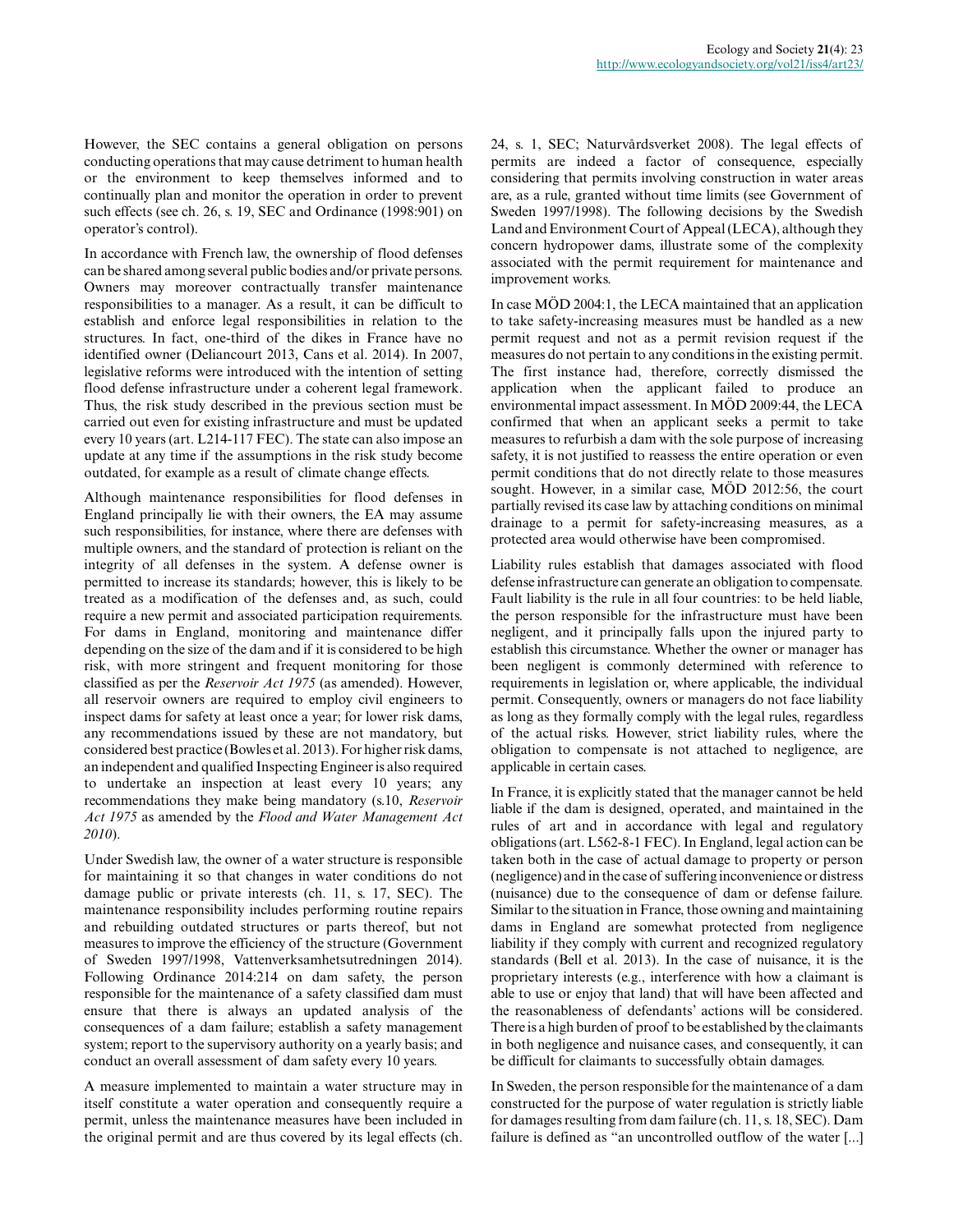that the dam is intended to dam up or obstruct" (ch. 11, s. 4, SEC). The definition includes outflows caused by collapse, gradual erosion, or incorrect operation of the dam, but not cases where the dam retains its function, but water nevertheless flows over and causes damage (Government of Sweden 1997/1998). Embankments are excluded from this strict liability provision, as they are instead constructed with the purpose of flood protection (Government of Sweden 1997/1998). Damages resulting from the failure of an embankment would thus, as a rule, follow fault-based liability rules (cf., however, Government of Sweden 1996/1997, Bengtsson 2011, as well as Vattenverksamhetsutredningen 2014).

Both fault and risk liability systems play a role in Dutch flood risk management (Art. 6:162, 6:163 and 6:174 of the *Dutch Civil Code*). Fault liability entails that if a flood results in damage of any kind, injured parties may argue that the responsible water management authority has been negligent regarding its legal duty of care and should, therefore, compensate for the damage. The injured party must prove that the water management authority, by not having taken adequate preventive or restrictive measures, imputably acted in breach of the law. In case law, it is, however, accepted that the competent authority has wide discretionary powers regarding the prioritization of measures.

Risk liability in the Dutch context means that a water authority can be held liable for flood damages resulting from a defective water management structure if it had legal possession over that structure. According to case law, a construction is assumed to be defective, unless the possessor proves that it actually did meet the applicable requirements. It is not necessary that the water management authority was aware of the defect and the related risk; only an "objectively unknowable risk" precludes strict responsibility (Gilissen 2014). The malfunction of a dike near the town of Wilnis in 2003, due to a long-lasting drought, was considered to be such a risk. This liability system has, however, been criticized in legal literature, as it is feared that it could hamper the overall management task of the water authorities (Hartlief 2012, Gilissen 2014, van Doorn-Hoekveld 2014).

#### **Supervision of flood defense infrastructure**

Supervision is important to the enforcement of the legal rules applicable to flood defense infrastructure. The distribution of supervisory powers varies across the countries. The tendency seems to be toward clearer, and in some cases, more extensive supervisory powers. A focus lies on authorities being able to gather information on the existence, condition, and ownership of the infrastructure.

In England, the EA principally performs supervisory functions, although there are growing responsibilities at the local level, namely the Lead Local Flood Authorities (LLFA) or Internal Drainage Boards (IDB). The EA may inspect and supervise structures and serve notice on any structures that have been built without permission or not in accordance with the permission provided, requiring landowners to abate any nuisance. They may also remove flood defenses and recover the costs of this work. If a LLFA or an IDB want to undertake any flood risk management actions, they are also required to follow the guidance and seek permission from the EA. All LLFAs are also required to maintain a register of structures or features that have a significant effect on flood risk in their area (s. 21, *Flood and Water Management Act 2010*). These registers should contain detailed information about these structures, including ownership and the state of repair.

In The Netherlands, both national and regional authorities play a significant role. The primary flood defenses are supervised by the Minister of Infrastructure and the Environment (I&E) (s. 3.9 DWA) who informs both Chambers of Parliament (s. 2.12 DWA). A report on the general condition of primary flood defense structures must be submitted to the Minister every 12 years. The assessment of nonprimary flood defense structures is not regulated by the DWA; the provinces are responsible for providing rules for the assessment of these structures and supervising the regional water authorities.

In Sweden, compliance with the SEC is controlled by the County Administrative Boards, which are representatives of the state at a regional level, with a possibility for local authorities to assume these responsibilities (see ch. 26, ss. 3–4, SEC). The supervisory authority may issue orders and prohibitions in relation to a specific water operation, but these may not restrict the permit on which the operation is based, except in two circumstances (ch. 26, s. 9, SEC). Firstly, the supervisory authority may always issue orders and prohibitions that are urgent and necessary in order to avoid adverse health impacts or serious environmental damage. Secondly, since the 2014 reforms of dam safety, orders and prohibitions regarding safety-increasing measures for classified dams are also allowed. The supervisory authority may, furthermore, seek a revision of a permit on the grounds stated by the SEC—which include improving the safety of a structure and significant changes in the surrounding conditions—but this may not result in conditions so extensive that the operation can no longer be pursued or is significantly hampered (ch. 24, s. 5, SEC). Of note is that when an authority requests a permit revision, the investigative burden falls upon them, rather than on the infrastructure owner (ch. 22, s. 2a, SEC *a contrario sensu,* Vattenverksamhetsutredningen 2014). As permit revision can be a rather cumbersome process, authorities also consider alternative ways for modifying water operations, for example, voluntary agreements with the permit holder (Naturvårdsverket 2007).

Ongoing legislative changes in France entail a movement from state to local supervision of dam safety (see *Act on Modernization of Territorial Public Action and Affirmation of the Metropolis* (MAPAM) of 27 January 2014). Local authorities will be given coercive powers to manage the safety of dams even on lands they do not own. For example, these authorities will implement work programs to develop or strengthen defenses. This new responsibility will, moreover, be exercised on consistent areas ("diking systems"), thereby avoiding the management of flood defenses on a case-by-case basis, which the ownership approach has hitherto sustained. Local authorities are, furthermore, strongly encouraged to pool their powers at the catchment scale via Basin Public Organizations, but there is no evidence that public authorities are tending to renounce their responsibility for management of flood defenses and transfer powers to these organizations. The reason seems to be that flood management is a source of political legitimacy, which drives local authorities to retain the issue on their own political agendas (see Larrue et al. 2016).

#### **DISCUSSION AND CONCLUSION**

This paper investigates the extent to which the regulatory frameworks for flood defense infrastructure allow for actors to handle change and uncertainty associated with flood risks, while simultaneously upholding legal principles such as the rule of law.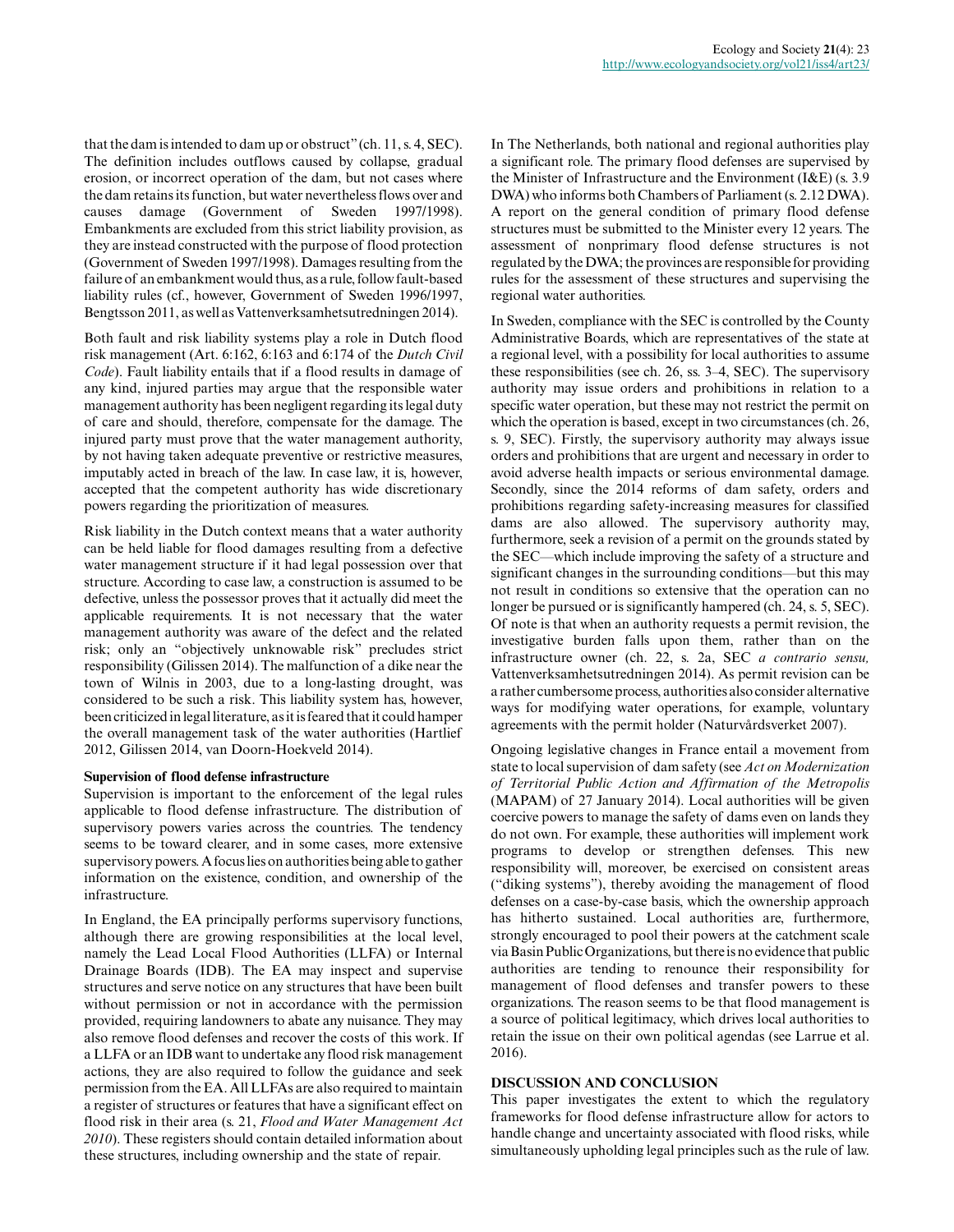The analysis is conducted on the basis of existing literature on adaptive governance, in particular focusing on studies that address its interactions with law. The initial implication of this is that the paper cannot be limited to examining rules pertaining to the capacity of defenses to resist increasing water flows and levels, but must also consider rules relevant to the complex functions, effects, and responses of the defenses in the wider context of the social–ecological system.

The paper finds that legal rules are most open to complexity and uncertainty when the infrastructure does not yet exist. The legal frameworks governing the development of flood defenses denote elements such as performance-based rules and integrative assessments, which generally allow for diverse factors, interests, and objectives to be considered and balanced before flood defenses can be constructed. A more formal inclusion of climate effects in the Swedish and English frameworks could, however, better support permitting authorities in requiring that uncertainties be investigated.

Furthermore, the paper finds that dealing with changing flood risks will require not only that the decisions to build flood defenses are based on holistic and future-oriented assessments, but also that this is reflected in the implementation and operation of these structures. It should not be underestimated that the legal rules pertinent to the maintenance and supervision of flood defense infrastructure often focus on safety issues (i.e., ensuring the level of protection as well as preventing structural failure) and that over time it becomes increasingly difficult to balance safety with other desirable outcomes. The rules themselves raise questions from both legal certainty and adaptation perspectives. For example, how far do maintenance obligations and connected liabilities extend in a context where change is neither incremental nor foreseeable? What possibilities exist for authorities to effectively intervene when other negative developments than those relating to structural safety are detected? It should, however, be noted that the trend toward applying the same risk assessment and precaution requirements to both new and existing flood defenses is valuable, not least because it allows for vital information to be updated and made available.

Against this background, and given that the actual requirements of the operation are often set by their permits, it is important that these, on the one hand, fully cover all aspects of the operation's long-term social and environmental impacts, and, on the other hand, allow for flexibility in terms of compliance measures and adjustment periods. In this sense, adaptive mechanisms such as time-bounded reviews are also relevant for the flood risk domain. Likewise, the legal frameworks could better support voluntary or cooperative ways to generate changes that would otherwise require restrictive coercive means.

Finally, it should be recalled that there are indeed no one-fits-all solutions in adaptive governance. In the quest for information, flexibility, coordination, and conflict resolution necessary to remain within desired states in the face of change and uncertainty, each country departs from their particular set of physical, socioeconomic, and institutional conditions. For example, The Netherlands has relied on legally enforceable safety standards, but faced with the impossibility of endlessly strengthening flood defenses, must now consider and resolve the challenges posed by other alternatives such as the multilayered safety approach. France and England find themselves in periods of transition, with the former more attached to notions of resistance and the latter embracing adaptive elements to a greater extent. In France, centuries of investments in defenses as well as centralist and technocratic approaches weigh heavily in flood risk governance; however, decentralization and diversification movements have been initiated. The English desire for adaptation reflects longheld notions of flexibility, diversification of management approaches, and learning within flood risk governance. The recognition of insufficient resources to prevent all floods has encouraged policy makers to refocus on promoting ways to adapt to future flood risk, particularly at the local level. In Sweden, the applicable legal framework is principally meant to serve purposes other than flood risk management, but as this becomes a growing concern, opportunities to rethink the framework will arise. Nonetheless, in generating these kinds of insights, comparative legal research proves valuable to our understanding of the role of law in the governance of complex social–ecological systems.

*Responses to this article can be read online at:* [http://www.ecologyandsociety.org/issues/responses.](http://www.ecologyandsociety.org/issues/responses.php/8908) [php/8908](http://www.ecologyandsociety.org/issues/responses.php/8908)

#### **Acknowledgments:**

*This paper was supported by the European Union's Seventh Framework Programme through the grant to the budget of the Integrated Project STAR-FLOOD, Contract 308364. The authors thank the subject editor and two anonymous reviewers for their valuable comments.*

#### **LITERATURE CITED**

Adger W. N., T. P. Hughes, C. Folke, S. R. Carpenter, and J. Rockström. 2005. Social–ecological resilience to coastal disasters. *Science* 309(5737):1036–1039. [http://dx.doi.org/10.1126/science.1112122](http://dx.doi.org/10.1126%2Fscience.1112122)

Aerts, J. C. J. H., W. Botzen, A. van der Veen, J. Krywkow, and S. Werners. 2008. Dealing with uncertainty in flood management through diversification. *Ecology and Society* 13(1):41. [online] URL:<http://www.ecologyandsociety.org/vol13/iss1/art41/>

Alfieri, L., P. Burek, L. Feyen, and G. Forzieri. 2015. Global warming increases the frequency of river floods in Europe. *Hydrological and Earth Systems Science* 19:2247–2260. [http://dx.](http://dx.doi.org/10.5194%2Fhess-19-2247-2015) [doi.org/10.5194/hess-19-2247-2015](http://dx.doi.org/10.5194%2Fhess-19-2247-2015) 

Allen, C. R., J. J. Fontaine, K. L. Pope, and A. S. Garmestani. 2011. Adaptive management for a turbulent future. *Journal of Environmental Management* 92:1339–1345. [http://dx.doi.org/10.1016/](http://dx.doi.org/10.1016%2Fj.jenvman.2010.11.019) [j.jenvman.2010.11.019](http://dx.doi.org/10.1016%2Fj.jenvman.2010.11.019)

Andersson, T. 2009. *Ansvar vid naturolycka.* Myndigheten för samhällsskydd och beredskap, Karlstad, Sweden [online] URL: [https://www.msb.se/Upload/Forebyggande/Naturolyckor\\_klimat/](https://www.msb.se/Upload/Forebyggande/Naturolyckor_klimat/nationell_plattform/Rapport_ansvar_vid_naturolycka_webb.pdf) [nationell\\_plattform/Rapport\\_ansvar\\_vid\\_naturolycka\\_webb.pdf.](https://www.msb.se/Upload/Forebyggande/Naturolyckor_klimat/nationell_plattform/Rapport_ansvar_vid_naturolycka_webb.pdf)

Barnes, R. A. 2013. The capacity of property rights to accommodate social–ecological resilience. *Ecology and Society* 18 (1):6. [http://dx.doi.org/10.5751/ES-05292-180106](http://dx.doi.org/10.5751%2FES-05292-180106)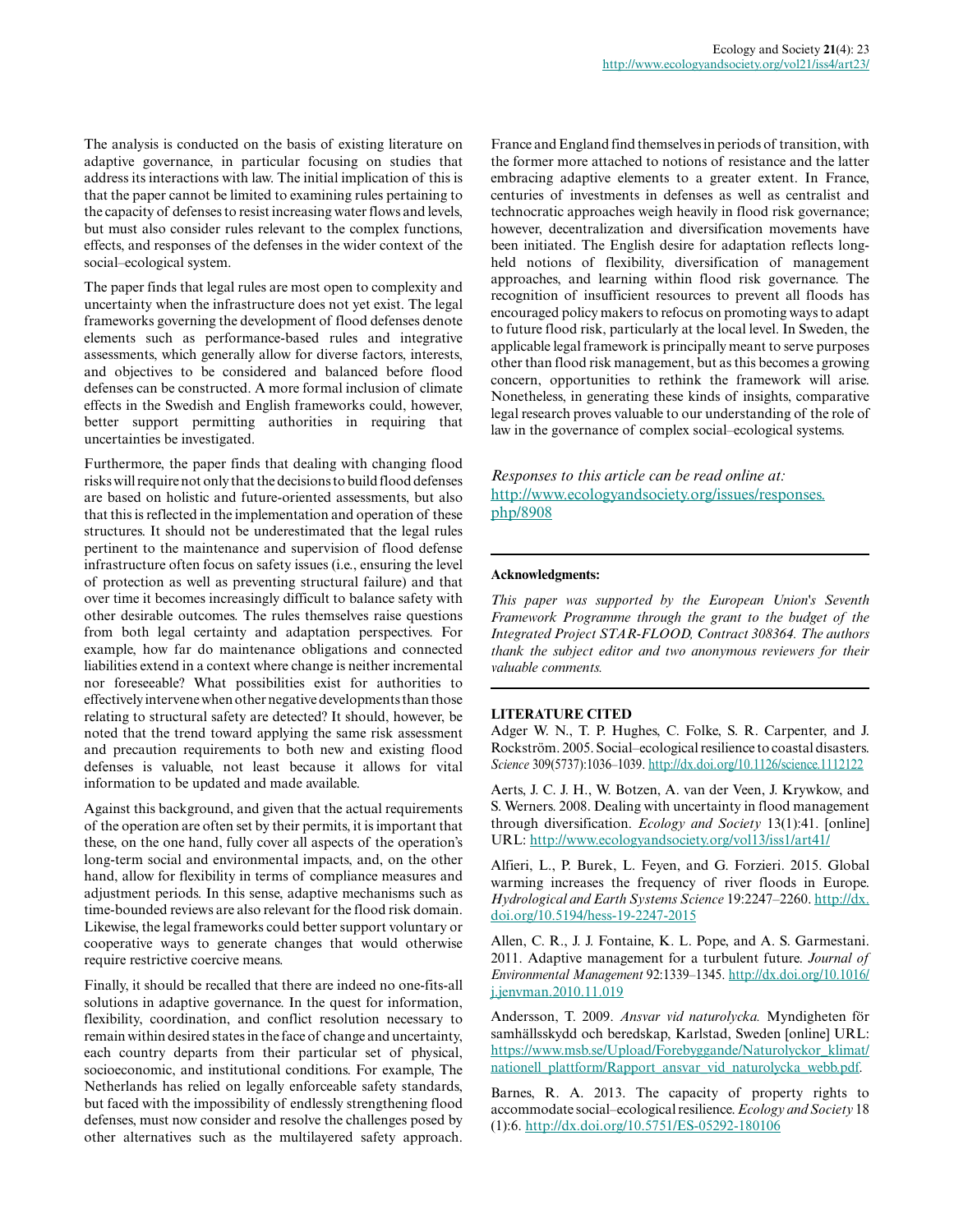Bell, S., D. McGillivray, and O. W. Pederson. 2013. *Environmental law.* Oxford University Press, Oxford, UK. [http://dx.doi.](http://dx.doi.org/10.1093%2Fhe%2F9780199583805.001.0001) [org/10.1093/he/9780199583805.001.0001](http://dx.doi.org/10.1093%2Fhe%2F9780199583805.001.0001) 

Bengtsson, B. 2011. *Skadestånd för miljöskada.* Upp. 1. Norstedts Juridik, Stockholm, Sweden.

Bowles, D., A. Brown, A. Hughes, M. Morris, P. Sayers, A. Topple, M. Wallis, and K. Gardiner. 2013. *Guide to risk assessment for reservoir safety management. Volume 1: guide report - SC090001/ R1.* Environment Agency, Bristol, UK.

Bruch, C., and J. Troell. 2011. Legalizing adaptation: water law in a changing climate. *Water International* 36(7):828–845. [http://](http://dx.doi.org/10.1080%2F02508060.2011.630525) [dx.doi.org/10.1080/02508060.2011.630525](http://dx.doi.org/10.1080%2F02508060.2011.630525) 

Cans, C., I. Diniz, J.-M. Pontier, and T. Touret. 2014. *Traitæ de droit des risques naturels.* Le Moniteur, Paris, France.

Chaffin B. C., H. Gosnell, and B. A. Cosens. 2014. A decade of adaptive governance scholarship: synthesis and future directions. *Ecology and Society* 19(3):56. [http://dx.doi.org/10.5751/](http://dx.doi.org/10.5751%2FES-06824-190356) [ES-06824-190356](http://dx.doi.org/10.5751%2FES-06824-190356)

Clarvis, M. H., A. Allan, and D. M. Hannah. 2014. Water, resilience and the law: from general concepts and governance design principles to actionable mechanisms. *Environmental Science and Policy* 43:98–110. [http://dx.doi.org/10.1016/j.](http://dx.doi.org/10.1016%2Fj.envsci.2013.10.005) [envsci.2013.10.005](http://dx.doi.org/10.1016%2Fj.envsci.2013.10.005) 

Cosens, B. A. 2013. Legitimacy, adaptation, and resilience in ecosystem management. *Ecology and Society* 18(1):3. [http://dx.](http://dx.doi.org/10.5751%2FES-05093-180103) [doi.org/10.5751/ES-05093-180103](http://dx.doi.org/10.5751%2FES-05093-180103)

Cosens B., L. Gunderson, C. Allen, and M. H. Benson. 2014. Identifying legal, ecological and governance obstacles, and opportunities for adapting to climate change. *Sustainability* 6 (4):2338–2356. [http://dx.doi.org/10.3390/su6042338](http://dx.doi.org/10.3390%2Fsu6042338)

Deliancourt, S. 2013. La dætermination de la qualitæ de propriætaire d'une digue pour dæterminer les obligations d'entretien. *La semaine juridique - Administration et Collectivitæs territoriales* no. 49.

Department for Communities and Local Government (DCLG). 2012. *National Planning Policy Framework.* DCLG, London, UK. [online]. URL: [http://planningguidance.communities.gov.uk/](http://planningguidance.communities.gov.uk/blog/policy/achieving-sustainable-development/delivering-sustainable-development/10-meeting-the-challenge-of-climate-change-flooding-and-coastal-change/#paragraph_94) [blog/policy/achieving-sustainable-development/delivering-sustainable](http://planningguidance.communities.gov.uk/blog/policy/achieving-sustainable-development/delivering-sustainable-development/10-meeting-the-challenge-of-climate-change-flooding-and-coastal-change/#paragraph_94)[development/10-meeting-the-challenge-of-climate-change-flooding](http://planningguidance.communities.gov.uk/blog/policy/achieving-sustainable-development/delivering-sustainable-development/10-meeting-the-challenge-of-climate-change-flooding-and-coastal-change/#paragraph_94)[and-coastal-change/#paragraph\\_94](http://planningguidance.communities.gov.uk/blog/policy/achieving-sustainable-development/delivering-sustainable-development/10-meeting-the-challenge-of-climate-change-flooding-and-coastal-change/#paragraph_94)

Dietz T., E. Ostrom, and P. C. Stern. 2003. The struggle to govern the commons. *Science* 302(5652):1907–1912. [http://dx.doi.](http://dx.doi.org/10.1126%2Fscience.1091015) [org/10.1126/science.1091015](http://dx.doi.org/10.1126%2Fscience.1091015)

Ebbesson, J. 2010. The rule of law in governance of complex socioecological changes. *Global Environmental Change* 20(3):414–422. [http://dx.doi.org/10.1016/j.gloenvcha.2009.10.009](http://dx.doi.org/10.1016%2Fj.gloenvcha.2009.10.009)

Ebbesson, J., and E. Hey. 2013. Introduction: where in law is social–ecological resilience? Ecology and Society 18(3):25. [http://](http://dx.doi.org/10.5751%2FES-05750-180325) [dx.doi.org/10.5751/ES-05750-180325](http://dx.doi.org/10.5751%2FES-05750-180325)

Ek, K., M. Pettersson, M. Alexander, J.-C. Beyers, J. Pardoe, S. Priest, C. Suykens, and H. F. M. W. van Rijswick. 2016. *Design principles for resilient, efficient and legitimate flood risk governance —lessons from cross-country comparisons.* STAR-FLOOD Consortium, Utrecht, The Netherlands.

Environment Agency. 2009. *Fluvial design guide.* Environment Agency, London, UK. [online] URL: [https://www.gov.uk/](https://www.gov.uk/government/publications/fluvial-design-guide) [government/publications/fluvial-design-guide](https://www.gov.uk/government/publications/fluvial-design-guide)

Environment Agency. 2012. *Thames Estuary 2100: managing flood risk through London and the Thames estuary.* Environment Agency, London, UK. [online] URL: [https://www.gov.uk/](https://www.gov.uk/government/uploads/system/uploads/attachment_data/file/322061/LIT7540_43858f.pdf) [government/uploads/system/uploads/attachment\\_data/file/322061/](https://www.gov.uk/government/uploads/system/uploads/attachment_data/file/322061/LIT7540_43858f.pdf) [LIT7540\\_43858f.pdf](https://www.gov.uk/government/uploads/system/uploads/attachment_data/file/322061/LIT7540_43858f.pdf)

Environment Agency. 2014. *Living on the edge—a guide to your rights and responsibilities of riverside ownership.* Environment Agency, Bristol, UK. [online] URL: [https://www.gov.uk/](https://www.gov.uk/government/uploads/system/uploads/attachment_data/file/454562/LIT_7114.pdf) [government/uploads/system/uploads/attachment\\_data/file/454562/](https://www.gov.uk/government/uploads/system/uploads/attachment_data/file/454562/LIT_7114.pdf) [LIT\\_7114.pdf](https://www.gov.uk/government/uploads/system/uploads/attachment_data/file/454562/LIT_7114.pdf)

European Environmental Agency (EEA). 2015. *The European environment—state and outlook 2015—synthesis report.* European Environment Agency, Copenhagen, Denmark. [online] URL: [http://www.eea.europa.eu/soer-2015/synthesis/report#tab-data](http://www.eea.europa.eu/soer-2015/synthesis/report#tab-data-visualisations)[visualisations](http://www.eea.europa.eu/soer-2015/synthesis/report#tab-data-visualisations)

Folke, C. 2006. Resilience: the emergence of a perspective for social–ecological systems analyses. *Global Environmental Change* 16(3):253–267. [http://dx.doi.org/10.1016/j.gloenvcha.2006.04.002](http://dx.doi.org/10.1016%2Fj.gloenvcha.2006.04.002) 

Folke, C., T. Hahn, P. Olsson, and J. Norberg. 2005. Adaptive governance of social–ecological systems. *Annual Review of Environment and Resources* 30:441–473. [http://dx.doi.org/10.1146/](http://dx.doi.org/10.1146%2Fannurev.energy.30.050504.144511) [annurev.energy.30.050504.144511](http://dx.doi.org/10.1146%2Fannurev.energy.30.050504.144511) 

Garmestani, A. S., C. R. Allen, and M. H. Benson. 2013. Can law foster social–ecological resilience? *Ecology And Society* 18(2):37. [http://dx.doi.org/10.5751/ES-05927-180237](http://dx.doi.org/10.5751%2FES-05927-180237) 

Gersonius, B., R. Ashley, A. Pathirana, and C. Zevenbergen. 2013. Climate change uncertainty: building flexibility into water and flood risk infrastructure. *Climatic Change* 116:411–423. [http://dx.](http://dx.doi.org/10.1007%2Fs10584-012-0494-5) [doi.org/10.1007/s10584-012-0494-5](http://dx.doi.org/10.1007%2Fs10584-012-0494-5) 

Gilissen, H. K. 2014. *De betekenis van de Wilnis-jurisprudentie voor de beheerder van waterkeringen, Advies voor de Unie van Waterschappen.* Utrecht Centre for Water, Oceans and Sustainability Law, Utrecht, The Netherlands.

Gilissen, H.-K. 2015. The integration of the adaptation approach into EU and Dutch legislation on flood risk management. *Journal of Water Law* 24(3):157–165.

Godden, L., and A. Kung. 2011. Water law and planning frameworks under climate change variability: systemic and adaptive management of flood risk. *Water Resources Management* 25:4051–4068. [http://dx.doi.org/10.1007/s11269-011-9887](http://dx.doi.org/10.1007%2Fs11269-011-9887-x) [x](http://dx.doi.org/10.1007%2Fs11269-011-9887-x) 

Government of England and Government of Wales. 2016. *Environmental permitting regulations 2016.* The Stationery Office Limited, London, UK. [online] URL: [http://www.legislation.gov.](http://www.legislation.gov.uk/uksi/2016/475/pdfs/uksi_20160475_en.pdf) [uk/uksi/2016/475/pdfs/uksi\\_20160475\\_en.pdf](http://www.legislation.gov.uk/uksi/2016/475/pdfs/uksi_20160475_en.pdf)

Government of Sweden. 1996/1997. Government Bill (Proposition) 1996/97:46. *Skadeståndsansvar vid dammhaveri.* Government of Sweden, Stockholm, Sweden.

Government of Sweden. 1997/1998. Government Bill (Proposition) 1997/98:45. *Miljöbalk - Del 2.* Government of Sweden, Stockholm, Sweden.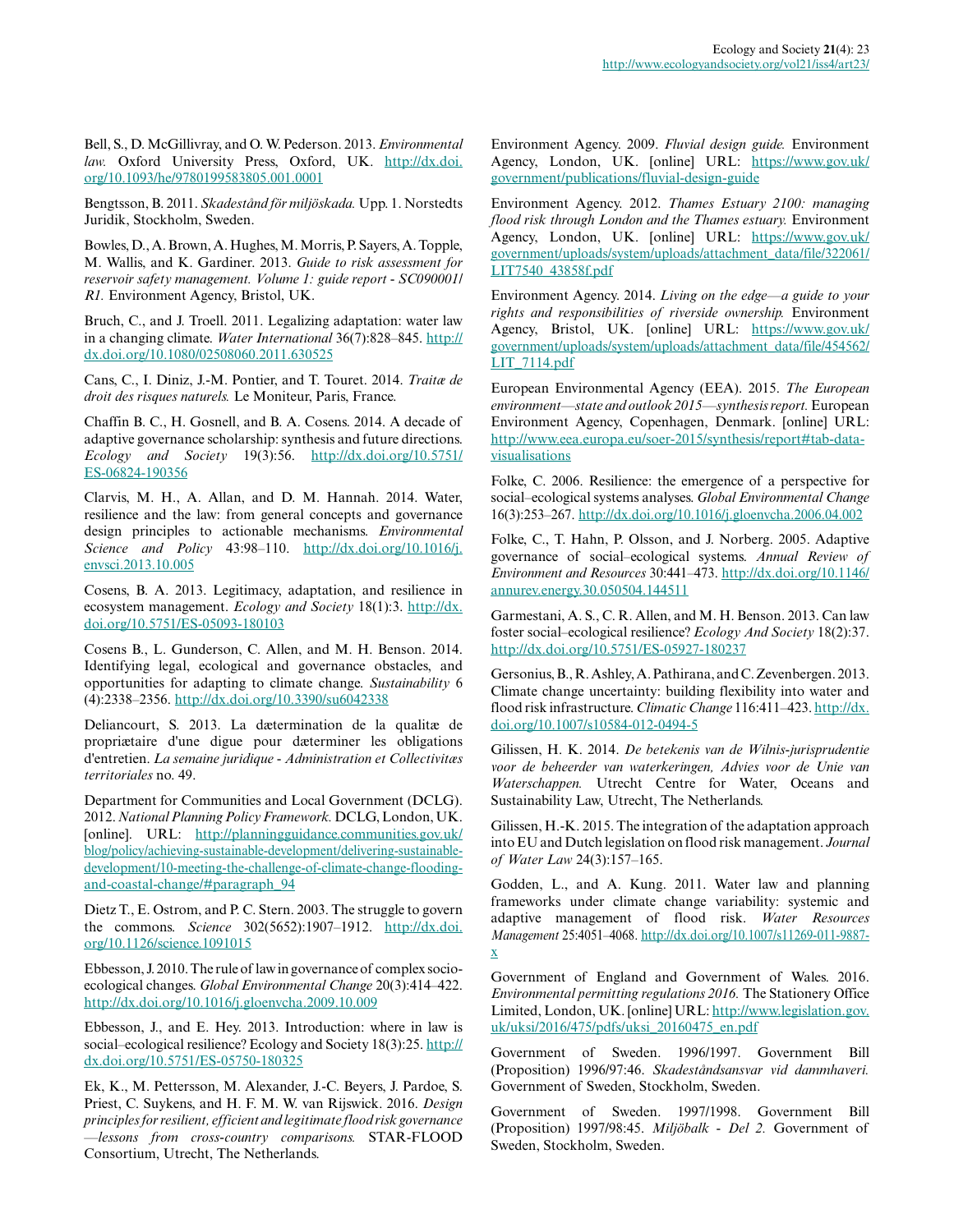Government of Sweden. 2013/2014. Bill (Proposition) 2013/14:38. *Dammsäkerhet.* Government of Sweden, Stockholm, Sweden.

Green, O. O., A. S. Garmestani, H. F. M. W. van Rijswick, and A. M. Keessen. 2013. EU water governance: striking the right balance between regulatory flexibility and enforcement? *Ecology and Society* 18(2):10. [http://dx.doi.org/10.5751/ES-05357-180210](http://dx.doi.org/10.5751%2FES-05357-180210) 

Gunderson, L., and S. S. Light. 2006. Adaptive management and adaptive governance in the everglades ecosystem. *Policy Sciences* 39:323–334. [http://dx.doi.org/10.1007/s11077-006-9027-2](http://dx.doi.org/10.1007%2Fs11077-006-9027-2) 

Hartlief, T. 2012. Annotatie bij HR 17 december 2010. Aansprakelijkheid Hoogheemraadschap ex art. 6:174 BW voor verschuiving veendijk (kade) Wilnis? *Nederlandse Jurisprudentie* 12:155.

Hartmann, T., and J. Albrecht. 2014. From flood protection to flood risk management: condition-based and performance-based regulations in German water law. *Journal of Environmental Law* 26(2):243–268. [http://dx.doi.org/10.1093/jel/equ015](http://dx.doi.org/10.1093%2Fjel%2Fequ015)

Hegger, D. L. T., P. J. P. Driessen, C. Dieperink, M. Wiering, G. T. T. Raadgever, and H. F. M. W. van Rijswick. 2014. Assessing stability and dynamics in flood risk governance. An empirically illustrated research approach. *Water Resources Management* 28:4127–4142. [http://dx.doi.org/10.1007/s11269-014-0732-x](http://dx.doi.org/10.1007%2Fs11269-014-0732-x) 

Her Majesty's Government. 2013. *The National Adaptation Programme: making the country resilient to climate change.* The Stationary Office, London, UK. [online] URL: [https://www.gov.](https://www.gov.uk/government/uploads/system/uploads/attachment_data/file/209866/pb13942-nap-20130701.pdf) [uk/government/uploads/system/uploads/attachment\\_data/file/209866/](https://www.gov.uk/government/uploads/system/uploads/attachment_data/file/209866/pb13942-nap-20130701.pdf) [pb13942-nap-20130701.pdf](https://www.gov.uk/government/uploads/system/uploads/attachment_data/file/209866/pb13942-nap-20130701.pdf)

Jones H. P., D. G. Hole, and E. S. Zavaleta. 2012. Harnessing nature to help people adapt to climate change. *Nature Climate Change* 2:504–509. [http://dx.doi.org/10.1038/nclimate1463](http://dx.doi.org/10.1038%2Fnclimate1463)

Jongman, B., P. J. Ward, and J. C. J. H. Aerts. 2012. Global exposure to river and coastal flooding: long term trends and changes. *Global Environmental Change* 22(4):823–835. [http://dx.](http://dx.doi.org/10.1016%2Fj.gloenvcha.2012.07.004) [doi.org/10.1016/j.gloenvcha.2012.07.004](http://dx.doi.org/10.1016%2Fj.gloenvcha.2012.07.004) 

Keessen, A. M., J. M. Hamer, H. F. M. W. van Rijswick, and M. Wiering. 2013. The concept of resilience from a normative perspective: examples from Dutch adaptation strategies. *Ecology and Society* 18(2):45. [http://dx.doi.org/10.5751/ES-05526-180245](http://dx.doi.org/10.5751%2FES-05526-180245) 

Keessen, A. M., and H. F. M. W. van Rijswick. 2012. Adaptation to climate change in European water law and policy. *Utrecht Law Review* 8(3):38–50. [http://dx.doi.org/10.18352/ulr.204](http://dx.doi.org/10.18352%2Fulr.204)

Klijn, F., P. Samuels, and A. van Os. 2008. Towards flood risk management in the EU: state of affairs with examples from various European countries. *International Journal of River Basin Management* 6(4):307–321. [http://dx.doi.org/10.1080/15715124.](http://dx.doi.org/10.1080%2F15715124.2008.9635358) [2008.9635358](http://dx.doi.org/10.1080%2F15715124.2008.9635358) 

Kovats, R. S., R. Valentini, L. M. Bouwer, E. Georgopoulou, D. Jacob, E. Martin, M. Rounsevell, and J.-F. Soussana. 2014. Europe. Pages 1267-1326 *in* V. R. Barros, C. B. Field, D. J. Dokken, M. D. Mastrandrea, K. J. Mach, T. E. Bilir, M. Chatterjee, K. L. Ebi, Y. O. Estrada, R. C. Genova, B. Girma, E. S. Kissel, A. N. Levy, S. MacCracken, P. R. Mastrandrea, and L. L.White, editors. *Climate change 2014: impacts, adaptation, and vulnerability. Part*

*B: Regional aspects. Contribution of Working Group II to the Fifth Assessment Report of the Intergovernmental Panel on Climate Change.* Cambridge University Press, Cambridge, UK, and New York, New York, USA.

Kundzewicz, Z. W. 2002. Non-structural flood protection and sustainability. *Water International* 27(1):3–13. [http://dx.doi.](http://dx.doi.org/10.1080%2F02508060208686972) [org/10.1080/02508060208686972](http://dx.doi.org/10.1080%2F02508060208686972) 

Kundzewicz, Z. W., S. Kanae, S. I. Seneviratne, J. Handmer, N. Nicholls, P. Peduzzi, R. Mechler, L. M. Bouwer, N. Arnell, K. Mach, R. Muir-Wood, G. R. Brakenridge, W. Kron, G. Benito, Y. Honda, K. Takahashi, and B. Sherstyukov. 2013. Flood risk and climate change: global and regional perspectives. *Hydrological Science Journal* 59(1):1–28. [http://dx.doi.](http://dx.doi.org/10.1080%2F02626667.2013.857411) [org/10.1080/02626667.2013.857411](http://dx.doi.org/10.1080%2F02626667.2013.857411)

Larrue, C., S. Bruzzone, L. Lévy, M. Gralepois, T. Schellenberger, J. B. Træmorin, M. Fournier, C. Manson, and T. Thuilier. 2016. *Analysing and evaluating flood risk governance in France: from state policy to local strategies.* STAR-FLOOD Consortium. Tours, France.

Lawrence, J., A. Reisinger, B. Mullan, and B. Jackson. 2013. Exploring climate change uncertainties to support adaptive management of changing flood-risk. *Environmental Science and Policy* 33:133–142. [http://dx.doi.org/10.1016/j.envsci.2013.05.008](http://dx.doi.org/10.1016%2Fj.envsci.2013.05.008) 

Liao, K.-H. 2014. From flood control to flood adaptation: a case study on the lower Green River Valley and the City of Kent in King County, Washington. *Natural Hazards* 71:723–750. [http://](http://dx.doi.org/10.1007%2Fs11069-013-0923-4) [dx.doi.org/10.1007/s11069-013-0923-4](http://dx.doi.org/10.1007%2Fs11069-013-0923-4) 

Maurin, J., A. Boulay, P. Ferreira, R. Tourment, and B. Beullac. 2013. *Études de dangers des digues de classe A de la Loire et de ses affluents—retour d'expærience.* Pages , 209–216 *in* Digues maritimes et fluviales de protection contre les submersions— 2ème colloque national - Digues 2013, Aix-en-Provence, France.

Milly P. C. D., J. Betancourt, M. Falkenmark, R. M. Hirsch, Z. W. Kundzewicz, D. P. Lettenmaier, and R. J. Stouffer. 2008. Stationarity is dead: whither water management? *Science* 319 (5863):573–574. [http://dx.doi.org/10.1126/science.1151915](http://dx.doi.org/10.1126%2Fscience.1151915)

Ministry of Ecology, Sustainable Development, Transport and Housing (MEDDE). 2011. *French national climate change impact adaptation plan 2011–2015.* [online] URL: [http://www.](http://www.developpement-durable.gouv.fr/IMG/pdf/ONERC_PNACC_Eng_part_1.pdf) [developpement-durable.gouv.fr/IMG/pdf/ONERC\\_PNACC\\_Eng\\_part\\_1.](http://www.developpement-durable.gouv.fr/IMG/pdf/ONERC_PNACC_Eng_part_1.pdf) [pdf](http://www.developpement-durable.gouv.fr/IMG/pdf/ONERC_PNACC_Eng_part_1.pdf)

Ministry of Infrastructure and the Environment and Ministry of Economic Affairs (I&E and EA). 2015. *Delta Program 2016. Work on the Delta. And now we're starting for real.* I&M and EA, Amsterdam, The Netherlands. [online] URL: [https://](https://deltaprogramma2016.deltacommissaris.nl/viewer/publication/1/delta-programme-) [deltaprogramma2016.deltacommissaris.nl/viewer/publication/1/delta](https://deltaprogramma2016.deltacommissaris.nl/viewer/publication/1/delta-programme-)[programme-](https://deltaprogramma2016.deltacommissaris.nl/viewer/publication/1/delta-programme-)

Naturvårdsverket. 2007. *Omprövning av vattenverksamhet. Fakta 8287.* [online] URL: [https://www.naturvardsverket.se/Documents/](https://www.naturvardsverket.se/Documents/publikationer/620-8287-6.pdf) [publikationer/620-8287-6.pdf](https://www.naturvardsverket.se/Documents/publikationer/620-8287-6.pdf)

Naturvårdsverket. 2008. *Vattenverksamheter - Handbok för tillämningen av 11 kapitlet miljöbalken. Handbok 2008:5.* [online] URL: [https://www.naturvardsverket.se/Documents/](https://www.naturvardsverket.se/Documents/publikationer/978-91-620-0157-5.pdf) [publikationer/978-91-620-0157-5.pdf](https://www.naturvardsverket.se/Documents/publikationer/978-91-620-0157-5.pdf)